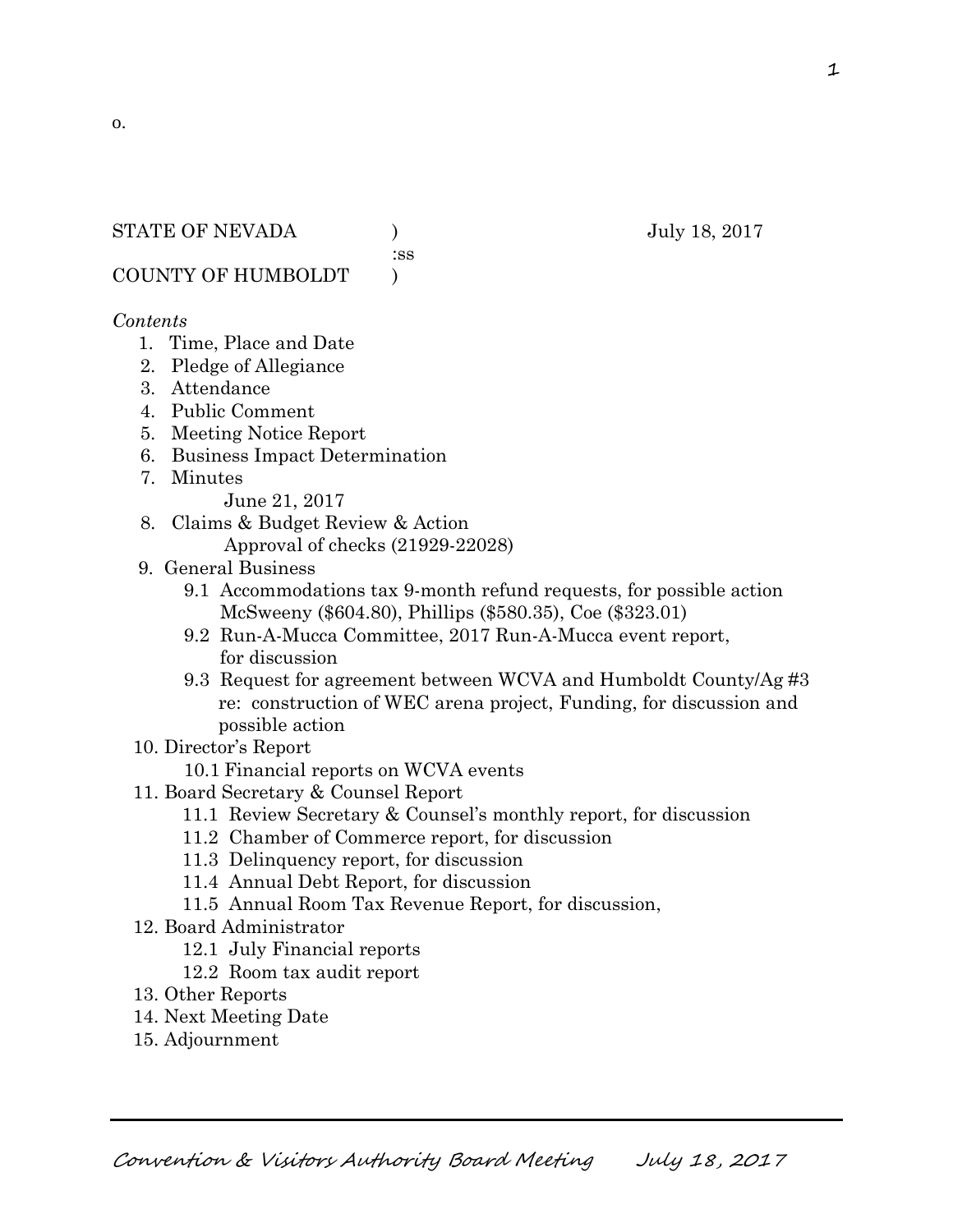### **MINUTES, JULY 18, 2017**

**1. Time, Place and Date.** The Winnemucca Convention and Visitors Authority met in regular session in full conformity with the law at the Winnemucca Convention Center, West Hall, Winnemucca, Nevada at 11:00 am on Tuesday, July 18, 2017 with Chairman Terry Boyle presiding.

### **2. Pledge of Allegiance.**

**3. Attendance.** *Convention and Visitors Authority Board Officials Present:*  Terry Boyle Chairman and Motel Representative Herb Ross Vice Chairman and Hotel Representative Jim Billingsley Treasurer and City Representative John Arant Business Representative Ron Cerri County Representative Bill Macdonald Secretary and Counsel Kendall Swensen Board Administrator

*Convention and Visitors Authority Board Officials Absent:*  None

*Staff Members Present:*  Kim Petersen Director Shelly Noble Administrative Clerk

*Staff Members Absent:*  None

*Others Present:*  Kent Maher Ag District #3

Darrel Field WCVA/Run-A-Mucca Committee

**4. Public Comment** 

No public comment.

#### **5. Meeting Notice Report.**

Chairman Boyle reported that notice, including meeting agenda, was posted by Brenda Keating by 9:00 am Thursday , July13, 2017 at Humboldt County Library, Court House, Post Office, City Hall and Convention Center West Hall. No persons have requested mailed notice during the past six months.

**6. Business Impact Determination.** After review of the July 18, 2017 agenda, and report by Counsel that he saw nothing in the Agenda requiring a business economic impact study or statement, *Herb Ross made a motion that no proposed agenda item is likely to impose a direct and significant*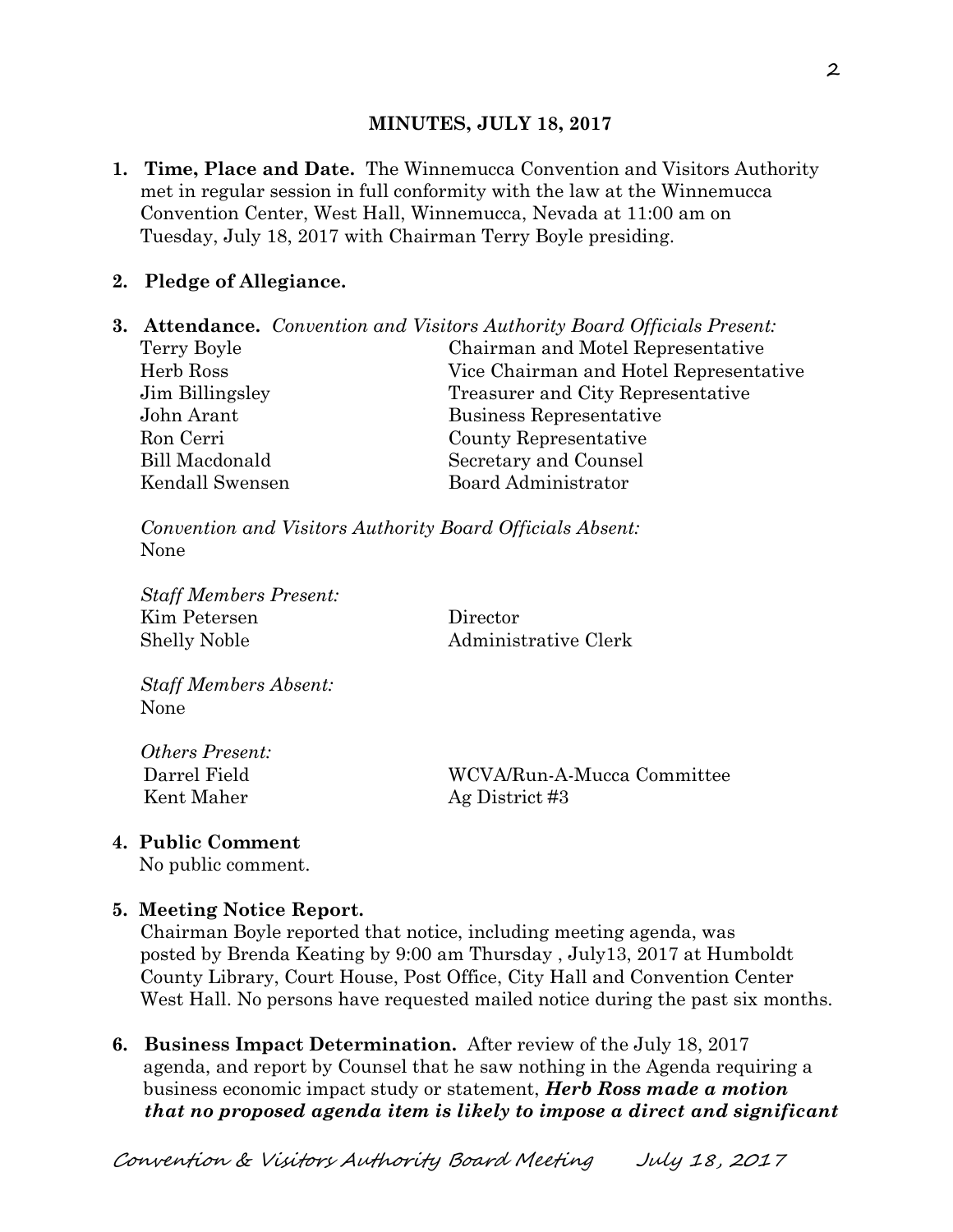*economic burden on a business or directly restrict formation, operation, or expansion of a business. The motion carried, 5-0.* 

**7. Minutes.** 

Prior meeting minutes of June 21, 2017. *Jim Billingsley made a motion to accept the minutes of the June 21, 2017 meeting. Motion carried, 5-0.* 

**8. Claims.** The following claims were submitted for payment and approved on July 18, 2017:

| <b>BANK ACCOUNT</b> | <b>CHECK NUMBERS</b> | <b>AMOUNT</b> |
|---------------------|----------------------|---------------|
| Nevada State Bank   | 21929-22028          | \$691,462.92  |

*Jim Billingsley made a motion to approve all claims as submitted. The motion carried, 5-0.* 

**9. General Business.** 

**9.1 Accommodations tax 9-month refund requests, for possible action, McSweeny (\$604.80), Phillips (\$580.35), Coe (\$323.01)** 

*Ron Cerri made a motion to approve the accommodation tax 9-month refunds for Terry McSweeny (\$604.80), Gary Phillips (\$580.35) and Kendall Coe (\$323.01). Motion carried, 5-0.* 

#### **9.2 Run-A-Mucca Committee, 2017 Run-A-Mucca event report, for discussion**

Darrel Field is here today to present his report and answer board questions. Darrel has prepared a couple of spreadsheets comparing budget with actual income and expenses, along with a report on how funds for marketing and entertainment were spent. Winners contributed \$20,000 to help with higher than expected entertainment costs (sound and lighting required by Foghat) but even with these additional funds the event showed a loss of \$16,849. The motorcycle raffle did not generate the funds it has in the past, but it did cover the cost of the bike. Still, Herb and Terry both felt that the event was one of the best ones in recent history since their properties were full and there were a lot of people in town at local businesses. Darrel reported 401 motorcycle registrations, with all but 90 from out of town, and 720 motorcycles counted in town on Saturday night. The Paradise Valley bar-be-que served over 400 people and went well thanks to our crew of volunteers. The weekend weather was beautiful and the town had an influx of visitors not only from Run-A-Mucca, but also participants and families here for the Nevada State High School & Junior High Rodeo Finals that were held the same weekend at the Winnemucca Events Complex. As far as anyone knows, there were no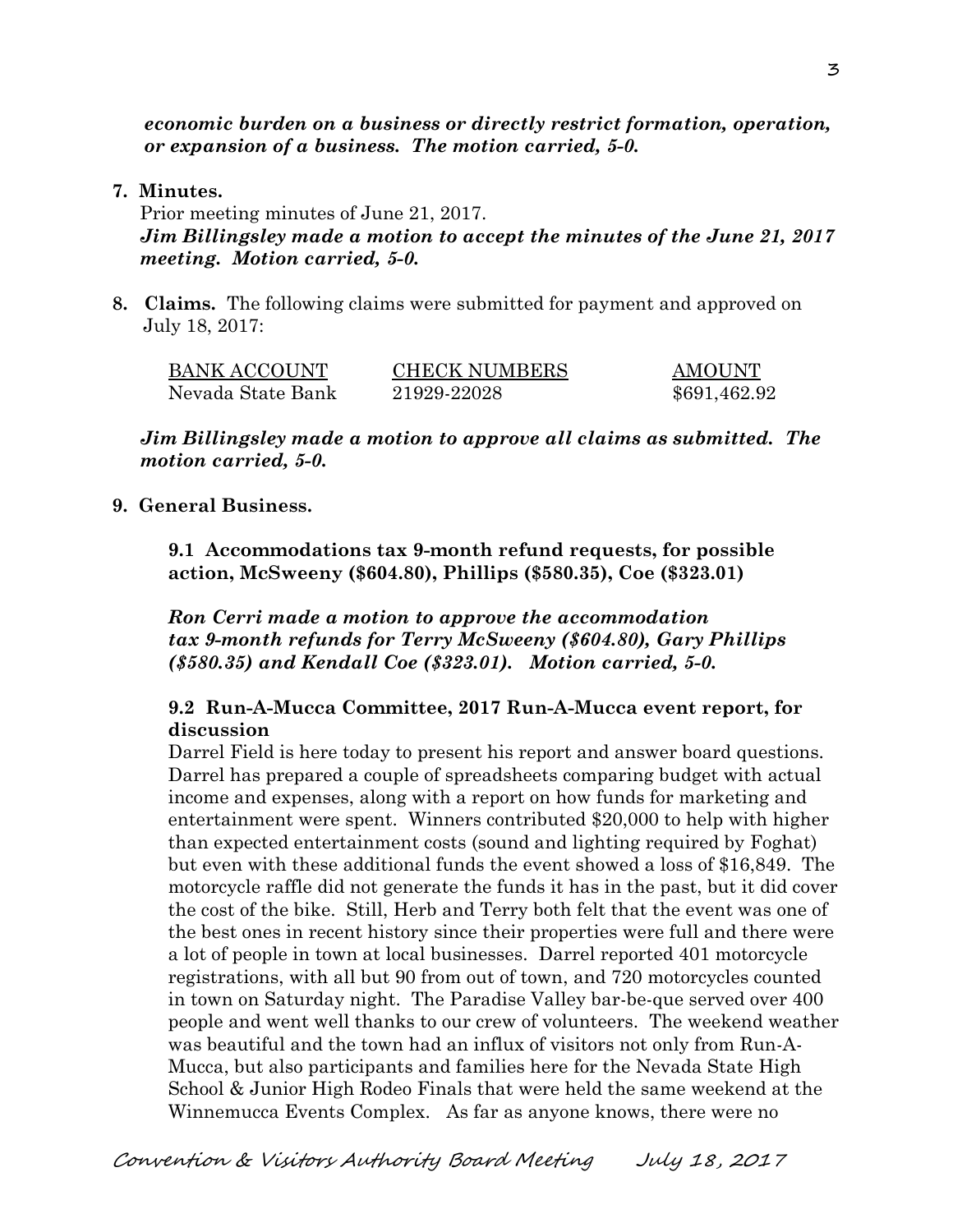problems or incidents involving law enforcement. It was a good weekend and the committee is planning on building on its success for the 2018 event.

# **9.3 Request for agreement between WCVA and Humboldt County/Ag #3 re: construction of WEC arena project, for discussion**

At last month's meeting, Ron had expressed his concern about the process we are following in order to complete the WEC arena project and stated that he would like some sort of written agreement worked out between the county and WCVA. Since that time, Kent Maher has spoken with the assistant district attorney and other officials with the county to explain the process to them. Kent reported that they are feeling more comfortable with the process but all agreed that having the details in a written agreement would be advantageous to everyone. Kent will work with the assistant district attorney on a draft to present to this board at their August 3 special meeting.

# **10. Director's Report.**

## **10.1 Financial reports on WCVA events**

The bank reconciliations for the Ranch Hand Rodeo and Tri-County Fair were included in the board packets for review.

## **11. Secretary and Counsel, Monthly report.**

# **11.1 Review monthly report, for discussion**

Bill reviewed his report.

## **11.2 Chamber of Commerce report, for discussion**

This was included in Bill's report.

## **11.3 Delinquency Report, for discussion**

The property that Bill thought we may have to file a room tax lien on for non payment of room taxes is now current with their taxes so no action is required at this time.

### **11.4 Annual Debt Report, for discussion**

Bill will work with Kendall to prepare this and get it to the county's Debt Management Committee next month.

## **11.5 Annual Room Tax Revenue Report, for discussion**

This report will be prepared and filed with the state.

## **12. Board Administrator.**

## **12.1 June Financial Reports, for discussion**

Room taxes continue are up slightly for the month and also the year.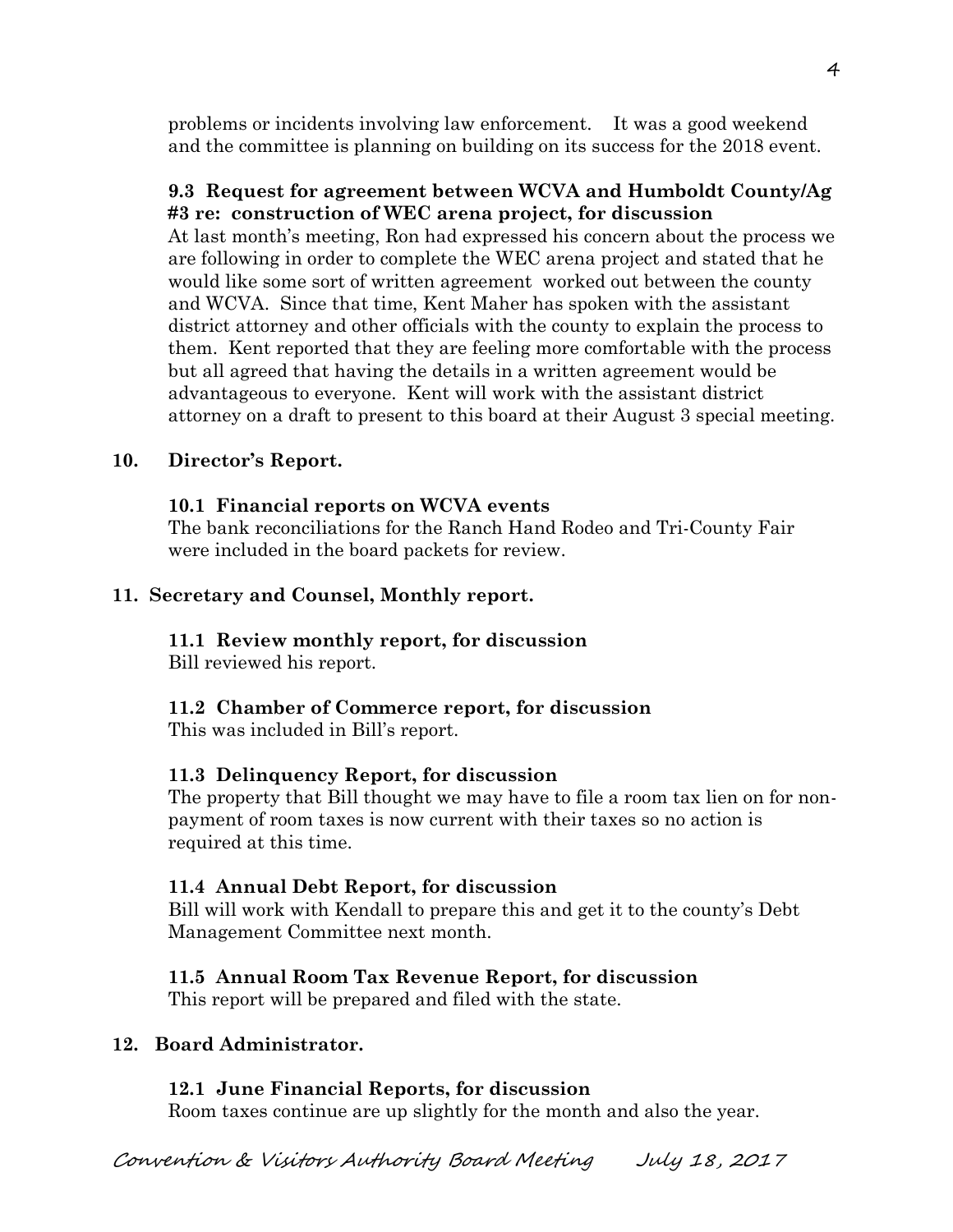#### **12.2 Room tax audit report**

Kendall has not conducted this audit yet. The records are in Kim's office. He hopes to complete this by the August board meeting.

#### **13. Other reports**

#### **13.1 Horseshoe tournament at St. George, Utah**

Kim went to St. George, Utah to meet with the people producing the world championships there this month. He was able to learn a lot about the tournaments and what is required to host. He also learned how to properly set up the courts to the specifications of the tour. One concern expressed by this board was the July date for the world championships. Typically, our motel rooms are almost at capacity during that month so possibly hosting the world tournament that requires 600-800 rooms could be challenging. Kim will work to see if there is any flexibility on the date.

Our own horseshoe tournament events in August will give us a chance to really learn the details of producing a tournament. The courts that this board contracted to have built according to tournament rules have arrived and will be quite a job to install in the Event Center. We have a lot of interest from the locals in the amateur tournament on August  $12 \& 13$ . The national competition on August 19 & 20 will bring in competitors from all over the country. We do not have an estimate of participants at this time, but we should know more as the date gets closer. Winners Hotel will host a reception on Friday night before the tournament. We are working to advertise locally and regionally.

### **13.2 Silver State International Rodeo**

At this year's event all of our stalls and camping sites on the Winnemucca Events Complex were completely full. In fact, we ended up building additional pens on the first day of the event for late arrivals. Adding the junior high age competitors really increased participation. There were some issues with power (blown circuits) and some minor damage to the facility, but overall it appears that the event was very successful.

### **13.3 Mackie Hall exterior**

John asked Kim on the progress of the reader boards on Mackie Hall. Kim continues to work with Bill on the specs so that this can go out to bid. As you can imagine, technical specifications are constantly changing which makes working on a project like this quite challenging. Still, the façade, reader boards and re-painting the Mackie Hall exterior is a project that Kim will continue to work towards completion.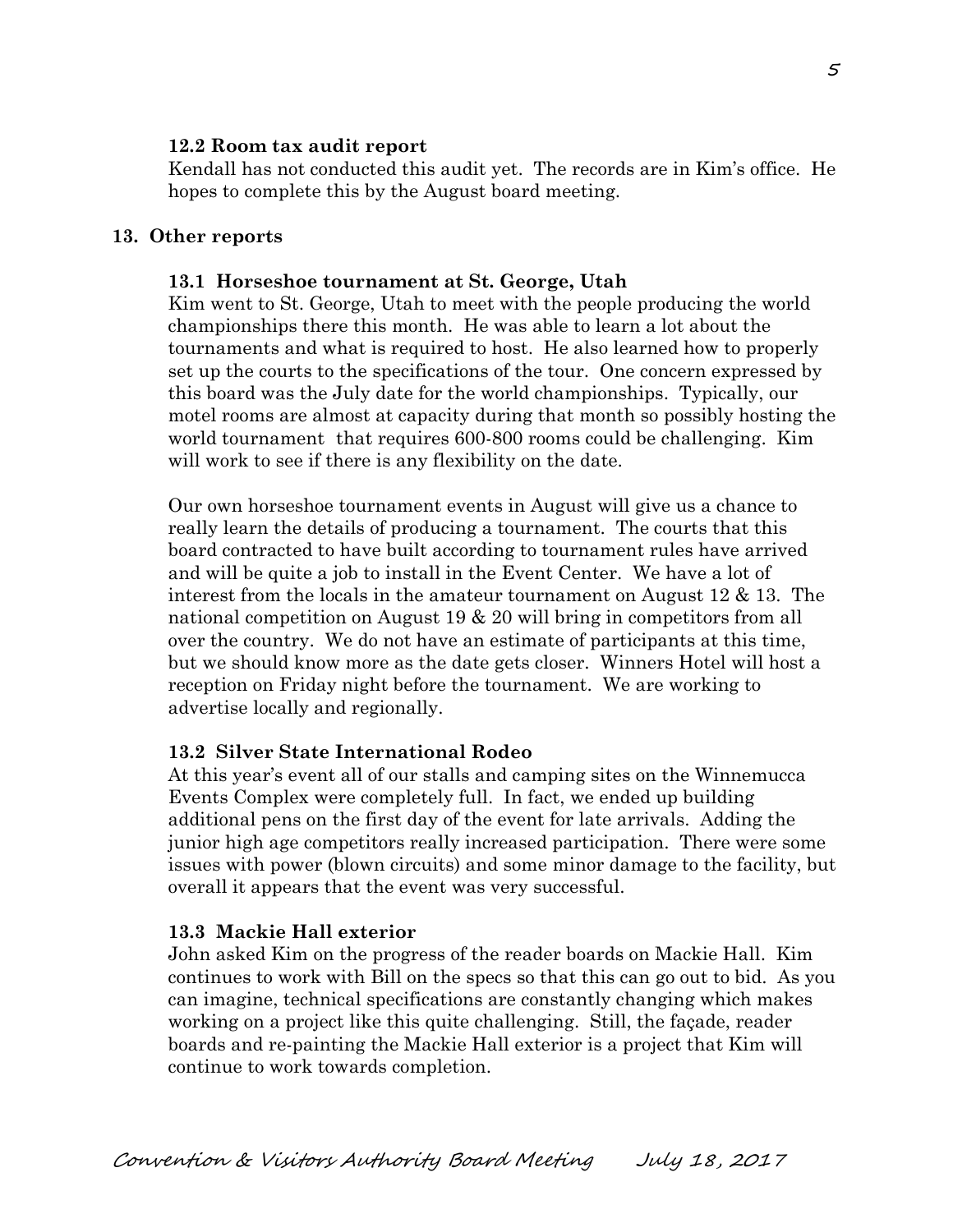#### **13.4 West Hall kitchen**

John wanted to make sure Kim knew that the last time he catered an event in the West Hall the kitchen was the cleanest he has ever seen it. Our current maintenance staff has worked hard to get it into this condition and appreciated the fact that their hard work has been noticed.

### **13.5 Artistic Fence**

Kim is working with Artistic Fence on a bid to replace the dilapidated chain link fencing around the Mackie Hall parking structure. He will report back when he has more information.

#### **14. Public Comment**

None.

### **15. Regular Business. Next Meeting. The Board confirmed the next regular meeting date of Wednesday, August 16, 2017, 4:00 pm.**

### **16. Adjourn.** *John Arant made a motion to adjourn this meeting. Motion carried, 5-0.*

The meeting was adjourned at 11:50 am to the next regular meeting, or to the earlier call of the Chairman or to the call of any three (3) members of the Board on three (3) working days notice.

Respectfully submitted,

Shelly Noble

APPROVED ON \_\_\_\_\_\_\_\_\_\_\_\_\_\_\_\_\_\_\_\_\_\_\_\_\_\_\_\_, 2017

As corrected

Winnemucca Convention & Visitors Authority Board